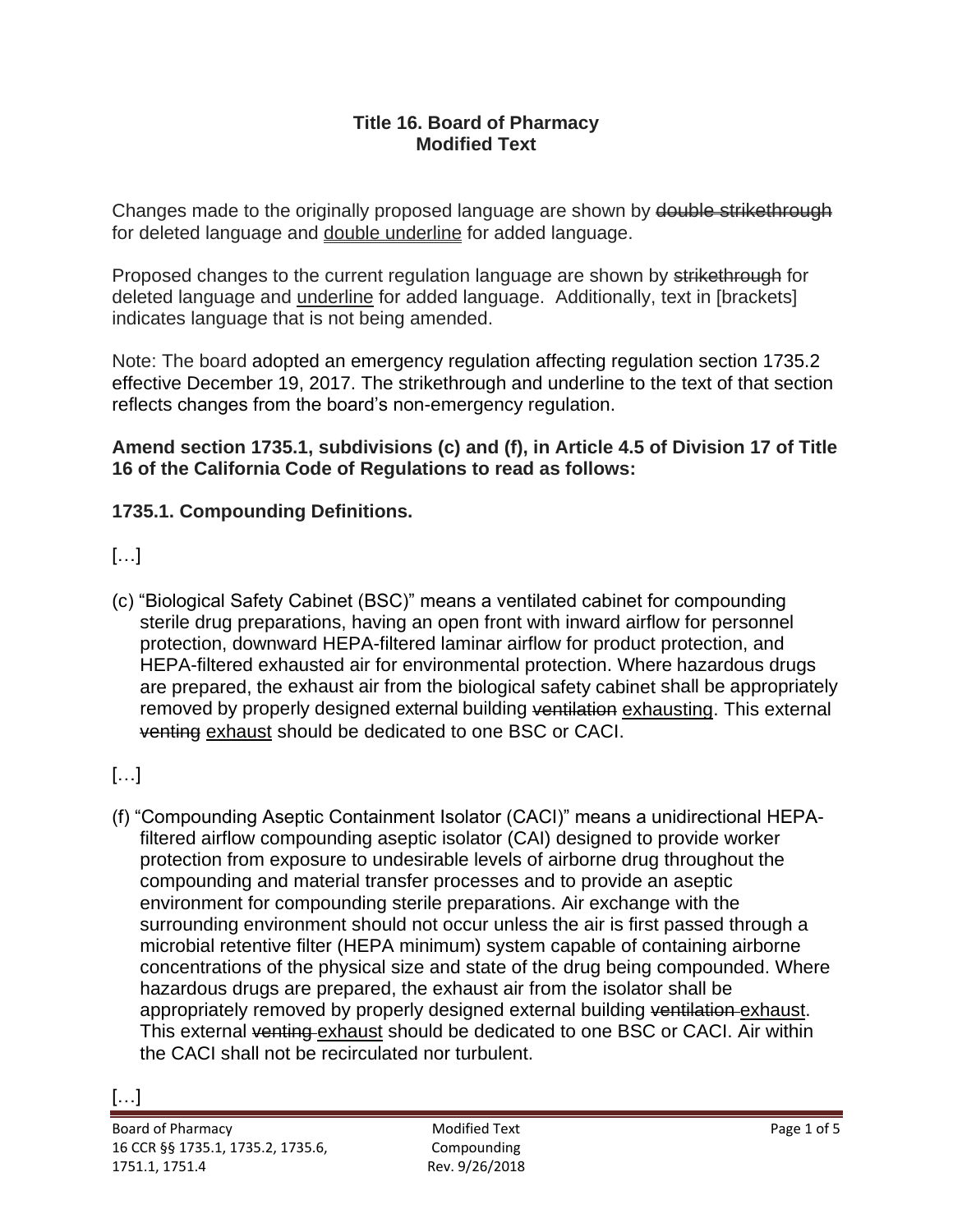Note: Authority cited: Sections 4005 and 4127, Business and Professions Code. Reference: Sections 4005, 4029, 4036, 4037, 4051, 4052, and 4127, Business and Professions Code.

**Amend section 1735.2, subdivision (i), in Article 4.5 of Division 17 of Title 16 California Code of Regulations to read as follows:** 

## **1735.2. Compounding Limitations and Requirements; Self-Assessment.**

# […]

- (i) Every compounded drug preparation shall be given a beyond use date representing the date or date and time beyond which the compounded drug preparation should not be used, stored, transported or administered, and determined based on the professional judgment of the pharmacist performing or supervising the compounding.
	- (1) For non-sterile compounded drug preparation(s), the beyond use date shall not exceed any of the following:
		- (A) the shortest expiration date or beyond use date of any ingredient in the compounded drug preparation,
		- (B) the chemical stability of any one ingredient in the compounded drug preparation; ,
		- (C) the chemical stability of the combination of all ingredients in the compounded drug preparation,
		- (D) 180 days for non-aqueous formulations, 180 days or an extended date established by the pharmacist's research, analysis, and documentation,
		- (E) 14 days for water-containing oral formulations, 14 days or an extended date established by the pharmacist's research, analysis, and documentation, and
		- (F) 30 days for water-containing topical/dermal and mucosal liquid and semisolid formulations, 30 days or an extended date established by the pharmacist's research, analysis, and documentation.
		- (G) A pharmacist, using his or her professional judgment may establish an extended date as provided in (D), (E), and (F), if the pharmacist researches by consulting and applying drug-specific and general stability documentation and literature; analyzes such documentation and literature as well as the other factors set forth in this subdivision, and maintains documentation of the research, analysis and conclusion. The factors the pharmacist must analyze include:

(i) the nature of the drug and its degradation mechanism,

(ii) the dosage form and its components,

(iii) the potential for microbial proliferation in the preparation,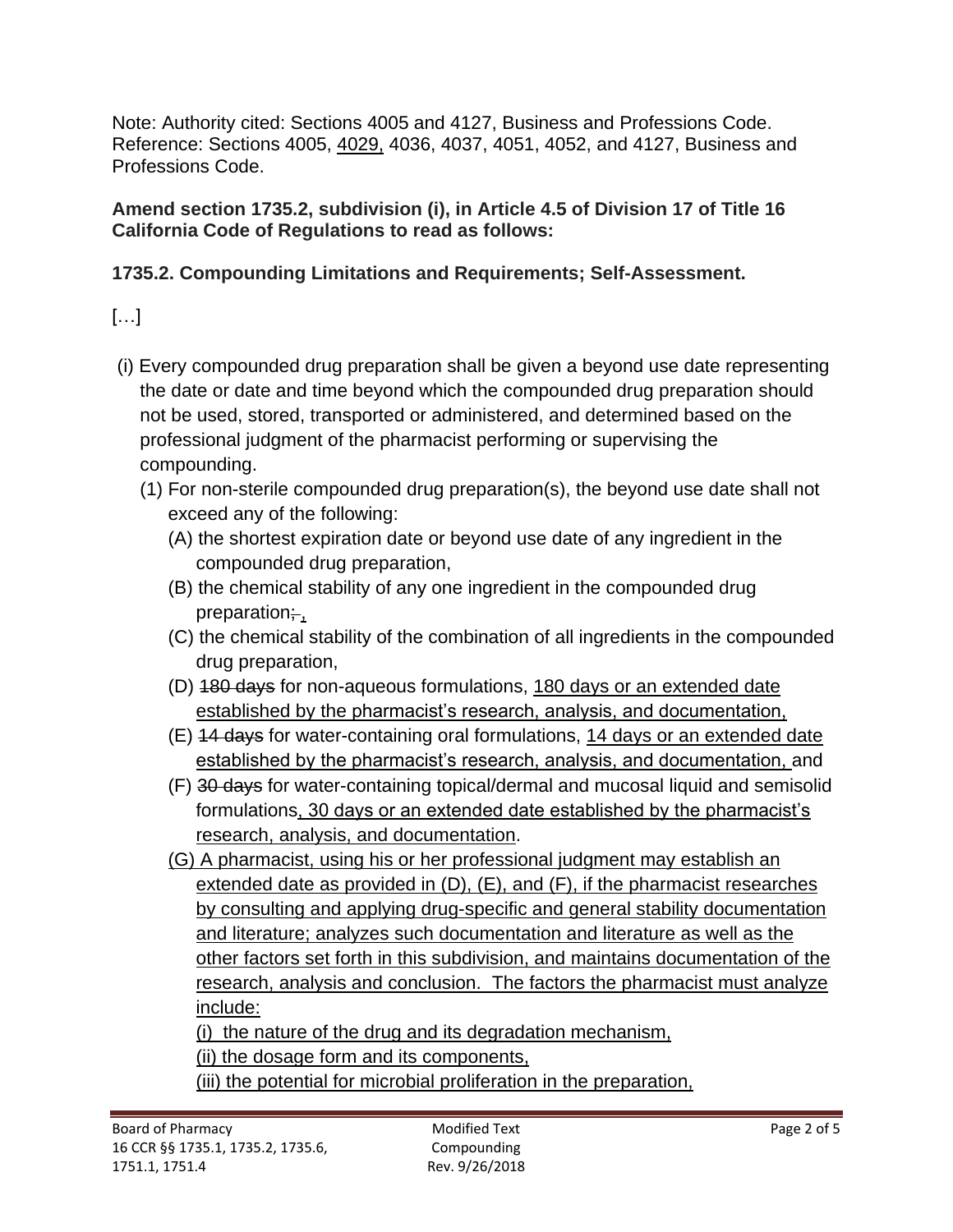(iv) the container in which it is packaged,

(v) the expected storage conditions, and

(vi) the intended duration of therapy.

Documentation of the pharmacist's research and analysis supporting an extension must be maintained in a readily retrievable format as part of the master formula.

- (2) For sterile compounded drug preparations, the beyond use date shall not exceed any of the following:
	- (A) The shortest expiration date or beyond use date of any ingredient in the sterile compounded drug product preparation,
	- (B) The chemical stability of any one ingredient in the sterile compounded drug preparation,
	- (C) The chemical stability of the combination of all ingredients in the sterile compounded drug preparation, and
	- (D) The beyond use date assigned for sterility in section 1751.8.
- (3) For sterile compounded drug preparations,  $E$ -extension of a beyond use date is only allowable when supported by the following:
	- (A) Method Suitability Test,
	- (B) Container Closure Integrity Test, and
	- (C) Stability Studies
- (4) In addition to the requirements of paragraph three (3), the drugs or compounded drug preparations tested and studied shall be identical in ingredients, specific and essential compounding steps, quality reviews, and packaging as the finished drug or compounded drug preparation.
- (5) Shorter dating than set forth in this subsection may be used if it is deemed appropriate in the professional judgment of the responsible pharmacist.

[…]

Note: Authority cited: Sections 4005 and 4127, Business and Professions Code. Reference: Sections 4005, 4029, 4036, 4037, 4051, 4052, and 4127, Business and Professions Code.

## **Amend section 1735.6, subdivision (e), in Article 4.5 of Division 17 of Title 16 of the California Code of Regulations to read as follows:**

## **1735.6. Compounding Facilities and Equipment.**

# […]

(e) Hazardous drug compounding shall be completed in an externally vented exhausted physically separate room with the following requirements: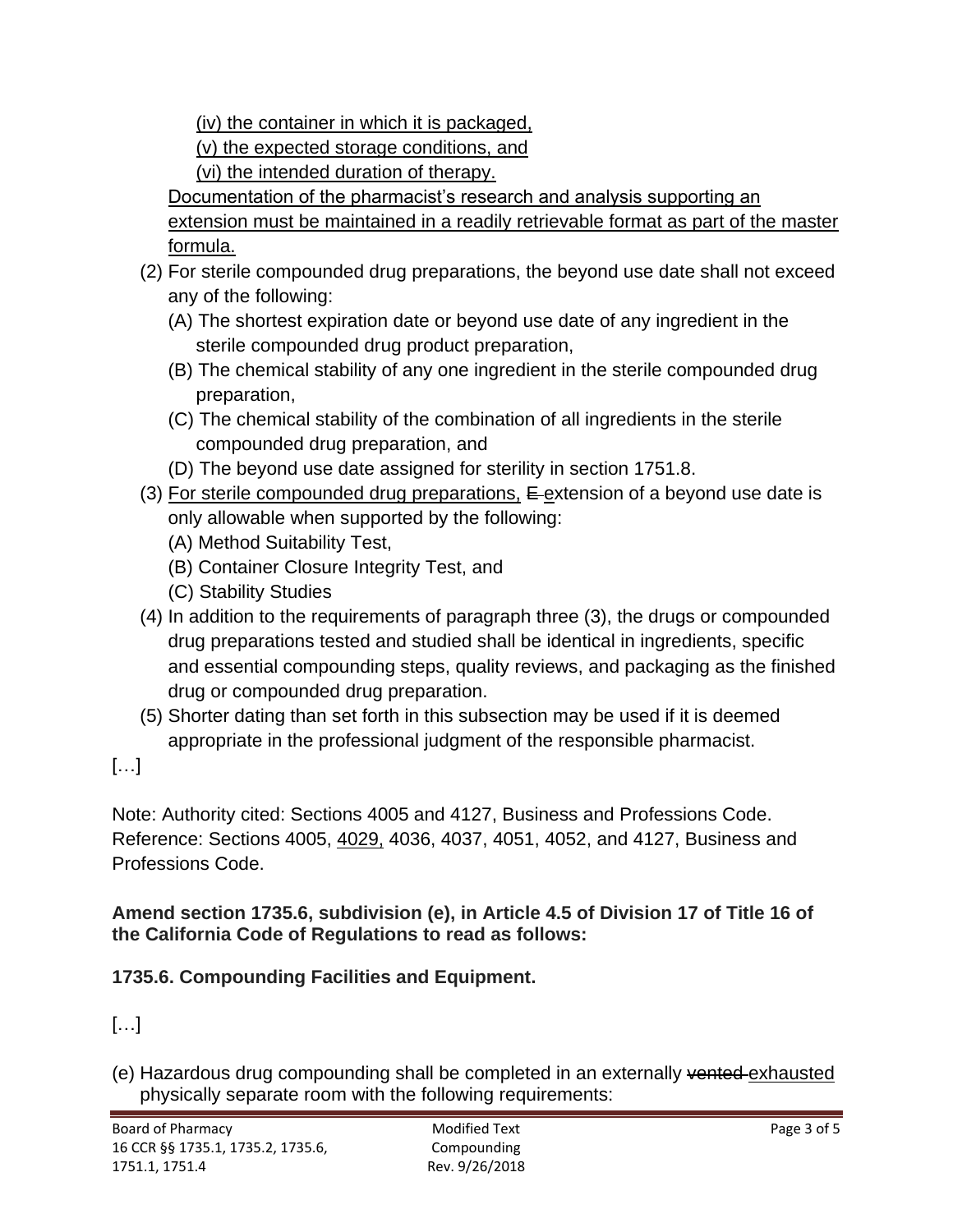- (1) Minimum of 30 air changes per hour except that 12 air changes per hour are acceptable for segregated compounding areas with a BSC or CACI when products are assigned a BUD of 12 hrs hours or less or when non sterile products are compounded; and
- (2) Maintained at a negative pressure of 0.01 to 0.03 inches of water column relative to all adjacent spaces (rooms, above ceiling, and corridors); and
- (3) (A) For sterile compounding, each Each PEC BSC or CACI in the room shall also be externally vented exhausted. except that a BSC used only (B) fFor nonsterile compounding, a BSC, a CACI, or other containment ventilated enclosure shall be used and shall either-may use a redundant-HEPA filter in series or be externally exhausted.<del>; and</del> For purposes of this paragraph, a containment ventilated enclosure means a full or partial enclosure that uses ventilation principles to capture, contain, and remove airborne contaminants through high-efficiency particulate air (HEPA) filtration and to prevent their release into the work environment.
- (4) All surfaces within the room shall be smooth, seamless, impervious, and nonshedding.

## […]

Note: Authority cited: Sections 4005 and 4127, Business and Professions Code. Reference: Sections 4005, 4029, 4036, 4037, 4051, 4052 and 4127, Business and Professions Code.

#### **Amend section 1751.1, subdivision (a)(5), in Article 7 of Division 17 of Title 16 of the California Code of Regulations to read as follows:**

### **1751.1. Sterile Compounding Recordkeeping Requirements.**

(a) In addition to the records required by section 1735.3, any pharmacy engaged in any compounding of sterile drug preparations shall maintain the following records, which must be readily retrievable, within the pharmacy:

[…]

[…] (5) Biannual  $\frac{1}{2}$  video of smoke studies in all ISO Class 5 certified spaces.

## […]

Note: Authority cited: Sections 4005 and 4127, Business and Professions Code. Reference: Sections 4005, 4029, 4036, 4037, 4051, 4052, and 4127, Business and Professions Code.